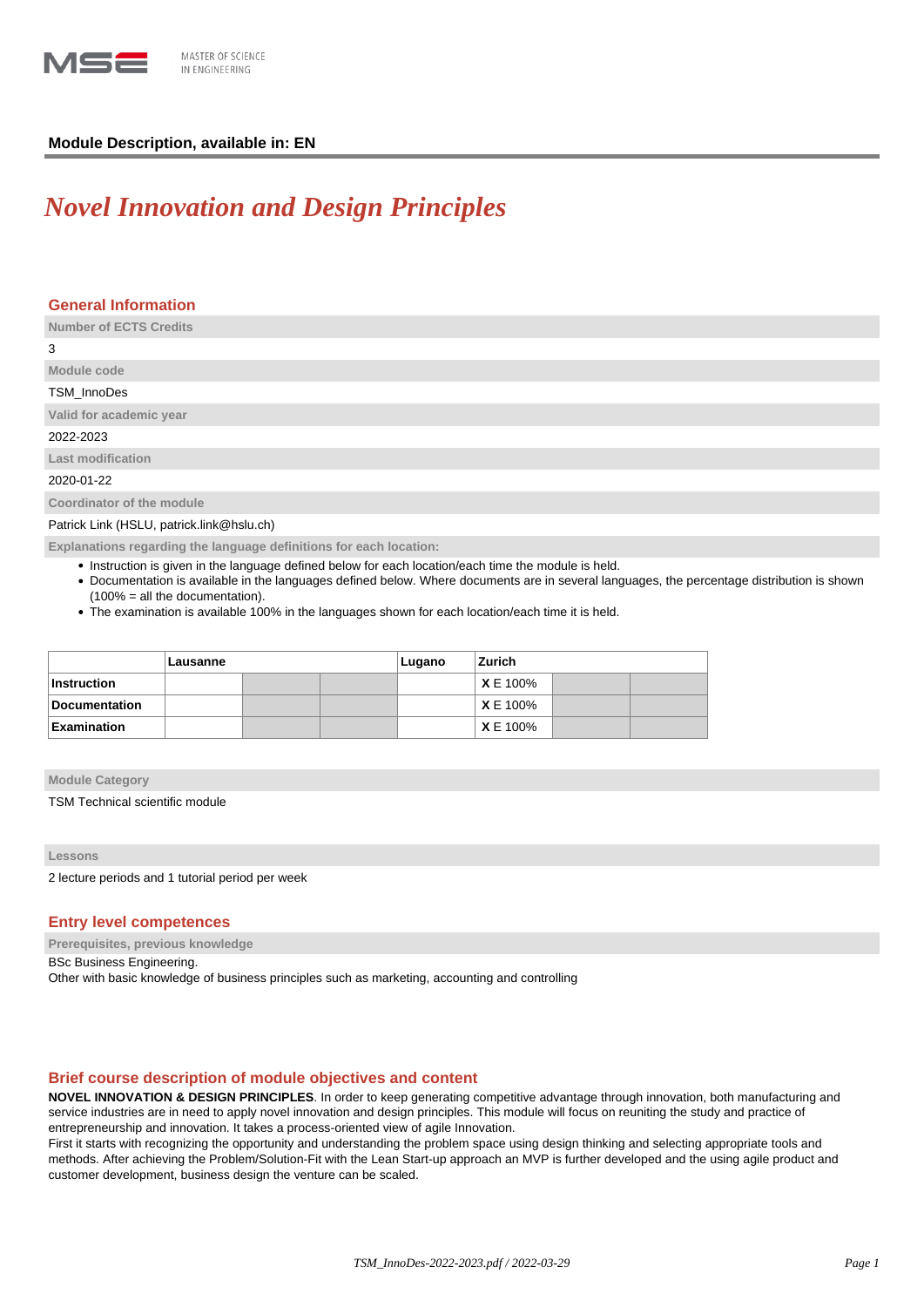Alongside this journey, different tools are selected, e.g 5Wh, customer journey, big data Analytics, business ecosystem design canvas, Lean Canvas are applied.

Approaches such as Design Thinking, user-driven innovation, lean startup and lean entrepreneurship, corporate venturing, jugaad innovation will be used to work on one real-life business cases. Different excursions complete the module to see how novel design and innovation principles are applied in practice.

# **Aims, content, methods**

**Learning objectives and acquired competencies**

- What is agile innovation?
- what are the differences to traditional innovation processes?
- How to apply Design Thinking, Lean Start-up and other user centered approaches
- Select the right tools to achieve the targets for a given Innovation challenge
- The nature of creativity and the creative process
- Moderation of a creatity workshop
- Where innovations come from the wide range of different source which offer opportunities
- Combine intuitive and analytical problem solving techniques
- Apply key tools like customer journey, Lean Canvas and Business Ecosystem Design Canvas
- The need for a strategy to guide search for opportunities
- Developing and using a business plan to attract resources

**Contents of module with emphasis on teaching content**

| WK <sub>1</sub>          | WK <sub>2</sub>        | WK3                | WK4          | WK <sub>5</sub>                      | WK <sub>6</sub>                 | WK7                 |
|--------------------------|------------------------|--------------------|--------------|--------------------------------------|---------------------------------|---------------------|
| I Introduction           | System<br>Thinkina     | Design<br>Thinking | Project Work | <b>Experiments and</b><br>Prototypes | Creativity<br><b>Techniques</b> | Project Work        |
| <b>Case presentation</b> | Types of<br>Innovation | Customer Journey   | Project Work | First presentation                   | Workshop<br>Facilitation        | <b>Project Work</b> |
| Teamforming              | Teamwork               | Teamwork           | Teamwork     | Teamwork                             | Teamwork                        | Teamwork            |

| l wk8                                | WK9                       | <b>WK10</b>  | <b>WK11</b>                        | <b>WK12</b>                         | <b>WK13</b>         | <b>WK14</b>               |
|--------------------------------------|---------------------------|--------------|------------------------------------|-------------------------------------|---------------------|---------------------------|
| <b>Creativity</b><br><b>Workshop</b> | <b>Innovation Culture</b> | Lean Canvas  | Backlog and User<br><b>Stories</b> | <b>Business</b><br>Ecosystem Design | Project Work        | <b>Final Presentation</b> |
| Creativity<br><b>Workshop</b>        | Project Work              | Project Work | Second<br>presentation             | Concept Map                         | <b>Project Work</b> | Concept Maps              |
| l Teamwork                           | Teamwork                  | Teamwork     | <b>Problem Solution</b><br>Fit     | Teamwork                            | Teamwork            | Final Q&A                 |

**Teaching and learning methods**

Flipped Classroom didactic approach complemented by case studies, workshops and guest lectures. Units of 2x45min and 1x45 min case study. Cases are briefed and presented biweekly.

#### **Literature**

Lewrick, Link and Leifer (2018): The Design Thinking Playbook, Wiley. Lewrick, Link and Leifer (2020): The Design Thinking Toolbox, Wiley.

Also available in German

Lewrick, Link und Leifer (2018): Das Design Thinking Playbook, 2. Aufl., Vahlen Verlag. Lewrick, Link und Leifer (2029): Das Design Thinking Toolbook, Vahlen Verlag.